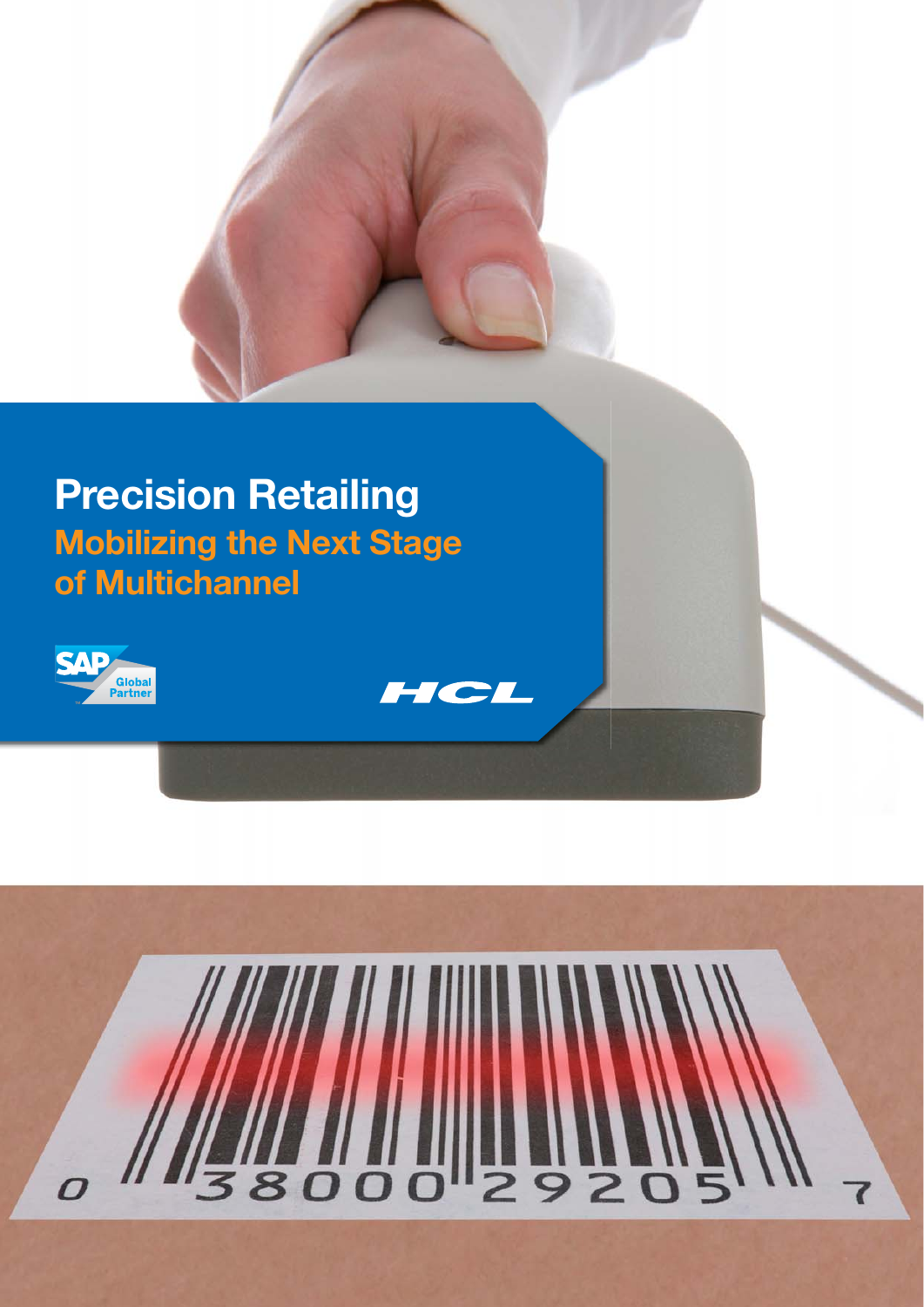### **Precision Retailing Mobilizing the Next Stage of Multichannel**

### **The Problem**

Tier 1 multichannel retailers are still struggling to provide the consistent multichannel experience that their customers desire. Organizational and technological silos continue to hamper the delivery of a truly customer centric shopping experience.

Recent Gartner research shows that 70% of Tier 1 retailers plan to improve the quality or way they develop customer offers in the coming year. However, for many retailers, communicating the perfect multichannel offer at the right moment in the shopper journey, although theoretically attractive, is difficult to execute in realtime. One example is that retailers lack the precision to offer location-based, personalized mobile coupons at the point of sale, while customers are shopping in their stores or online.

### **How Can HCL Help?**

With over 20 years' experience supporting retailers to deliver business transformation through a variety of technology platforms, HCL has an unrivalled capability to assist in adapting processes and technology investments to achieve the potential of Precision Retailing.

From the development of your customer strategy, through to implementing high-performing databases and real-time offer management systems through a mobile device, we can help you on the journey to Precision Retailing and deliver:

- Increased loyalty and share of wallet
- The ability to influence and drive which products you sell, for example own-brand items
- **Improved promotion effectiveness**
- **Increased revenue by delivering personalized mobile coupons in real-time while customers are** shopping in your stores or online.





### **Our Proposition...**

HCL's Precision Retailing framework combines SAP's inmemory HANA and mobile platforms – integrated with your current CRM and Merchandise solutions (whether SAP or not). Using our framework we will work with you to architect a proof of concept (PoC) solution for the delivery of real-time offers to a customer. For example, to a mobile device while they are in store at the point of decision.

#### **One Day Precision Retailing Assessment**

HCL is offering a one day\* Precision Retailing assessment, designed to help you identify how best to deliver this service to your customers. As part of the assessment we will:

- Conduct a high-level review of your current multichannel landscape
- Work with you and your key business stakeholders to identify and prioritize opportunities to implement Precision Retailing processes and technology as a PoC.

We will provide a report, in clear and no-nonsense language, on the technologies that you could exploit to successfully improve your Precision Retailing capability with discrete next steps.

## **The HCL Difference**

Renowned for our innovation, we continually push the boundaries by combining leading edge technologies with deep industry insight to successfully implement many solution 'firsts' - something recognized throughout the industry.

With over 1000 dedicated Retail consultants, we are uniquely positioned to help retailers achieve all the components required for the delivery of Precision Retailing today. We are already supporting many clients to facilitate effective Precision Retailing through:

- Delivering marketing databases that integrate existing data from all systems and channels to deliver a 360° view of the customer
- **Providing marketing engines which generate personalized product** recommendations based on purchase history, personal customer preferences and the current shopping context
- Supporting the integration of operational applications and back-end systems to help ensure that promotions, offers, and information given to customers is relevant and valid; for example, checking stock availability before offering promotions
- Assisting retailers to deliver a consistent shopping experience across multiple channels.

### **The Next Step**

**Gain a deeper insight into how your organization can harness the power of Precision Retailing and other HCL innovations by arranging a meeting with one of our retail experts today and scheduling your assessment.**

<sup>\*</sup> Free consultant time.

Travel and incidentals may be payable.

Offer is limited to 15 organizations who will be selected purely at HCL's discretion.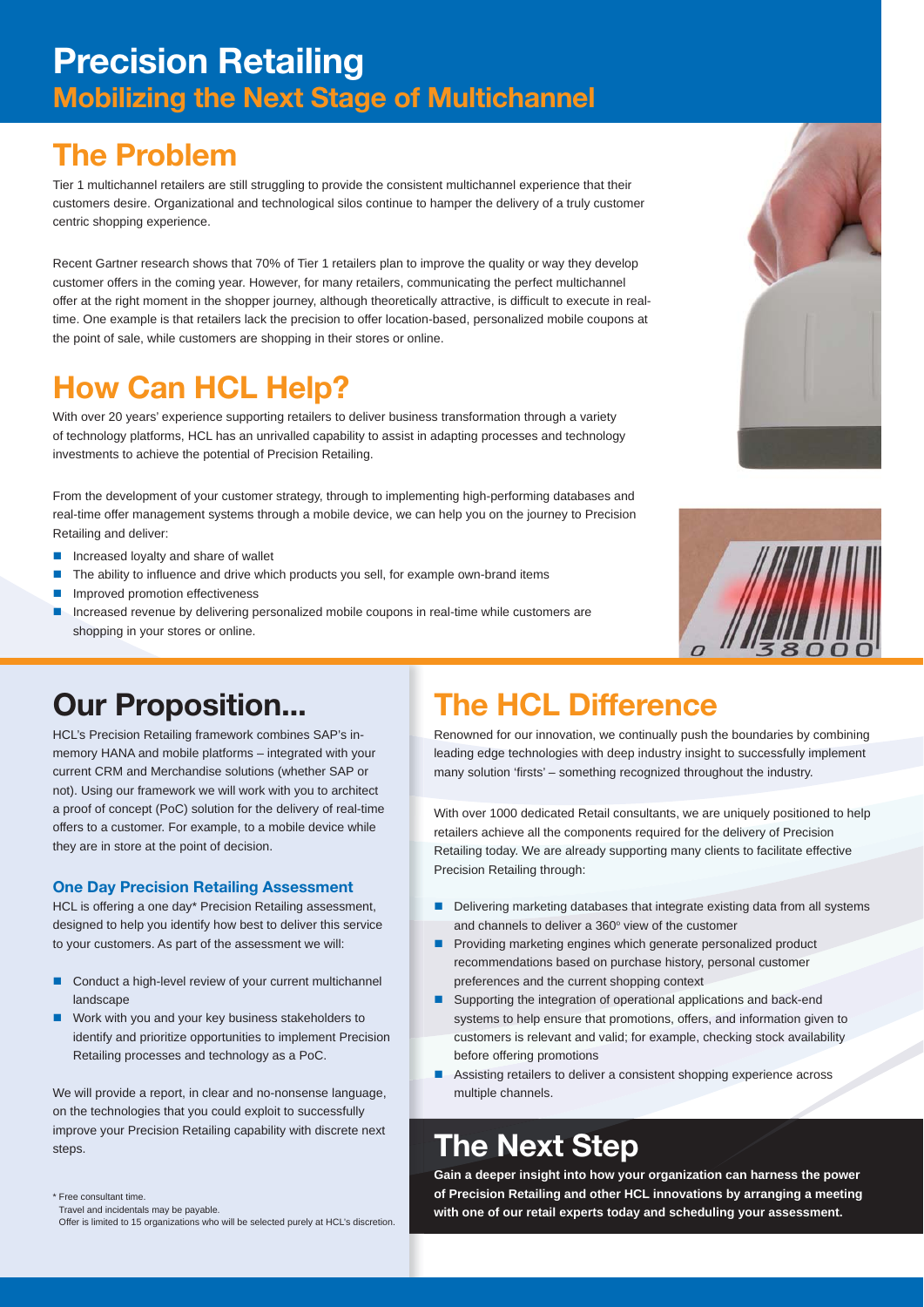### **Case Study Pick n Pay**

#### **The Client**

One of South Africa's largest grocery and general retailers. Pick n Pay trades via 900+ multi-format stores, an online webshop and six Distribution Centers. Product categories include Groceries, Fresh, Liquor, General Merchandise, Clothing and Pharmaceuticals.

#### **The Problem**

In an increasingly competitive trading environment, further impacted by the global recession, Pick n Pay sought an innovative, quick-to-market multichannel solution to more effectively engage with customers. Business drivers included improving organizational profitability and increasing market share.

Pick n Pay recognized that the organization needed to transform from the traditional product and supplier centric business model to a customer centric model to support Precision Retailing.

#### **How HCL Helped**

This was achieved by designing and implementing integrated business processes - enabled by relevant technologies - aimed at delivering a consistent shopper experience across multiple channels and exploiting purchasing history and customer preferences to provide relevant, timely, personalized offers and promotions to customers via their channel of choice. A robust business transformation plan supported Pick n Pay's transition to Precision Retailing.

HCL assumed overall accountability for design and delivery of the program including all the elements of Precision Retailing. Some 18 service providers and a multi-functional team of 80 delivered the program within an 8 month timeline under a cloak of secrecy to preserve first mover advantage.

The success of the program was made possible via a roadmap designed to keep customers engaged over time, ensuring supporting business processes were optimized and aligned, and the integration of enabling technologies. This was supported by a robust marketing strategy and a comprehensive stakeholder transformation plan.

The design and implementation of the program, including Precision Retailing components, was the first of its kind in South Africa's grocery sector.

#### **The Benefits**

- **Enhanced Customer Interaction and Precise Offerings**  Pick n Pay is able to deliver timely, relevant, targeted offers to customers via multiple channels including various mobile devices, in-store till points and kiosks, as well as online.
- **Improved Customer Engagement**

3m customer sign-ups in 3 weeks; 6m customers in 18 months; consistent, multichannel customer interface.

#### **Increased Customer Loyalty**

Improved sales uplift, increase in basket size and average spend per visit are driven by precisely tailored and targeted offers.

**Customer Insights Driving Sales and Market Share**

A wealth of decision support information is derived from the customer transaction data which is analyzed and utilized to inform pricing, promotions, ranging, and store location.





*Transforming to a customer centric business model and enabling precision retailing represents a fundamental improvement in our relationship with our customers. HCL's experienced consultants assisted Pick n Pay to deliver this on time and within budget*

Bronwen Rohland Director of Marketing Pick n Pay